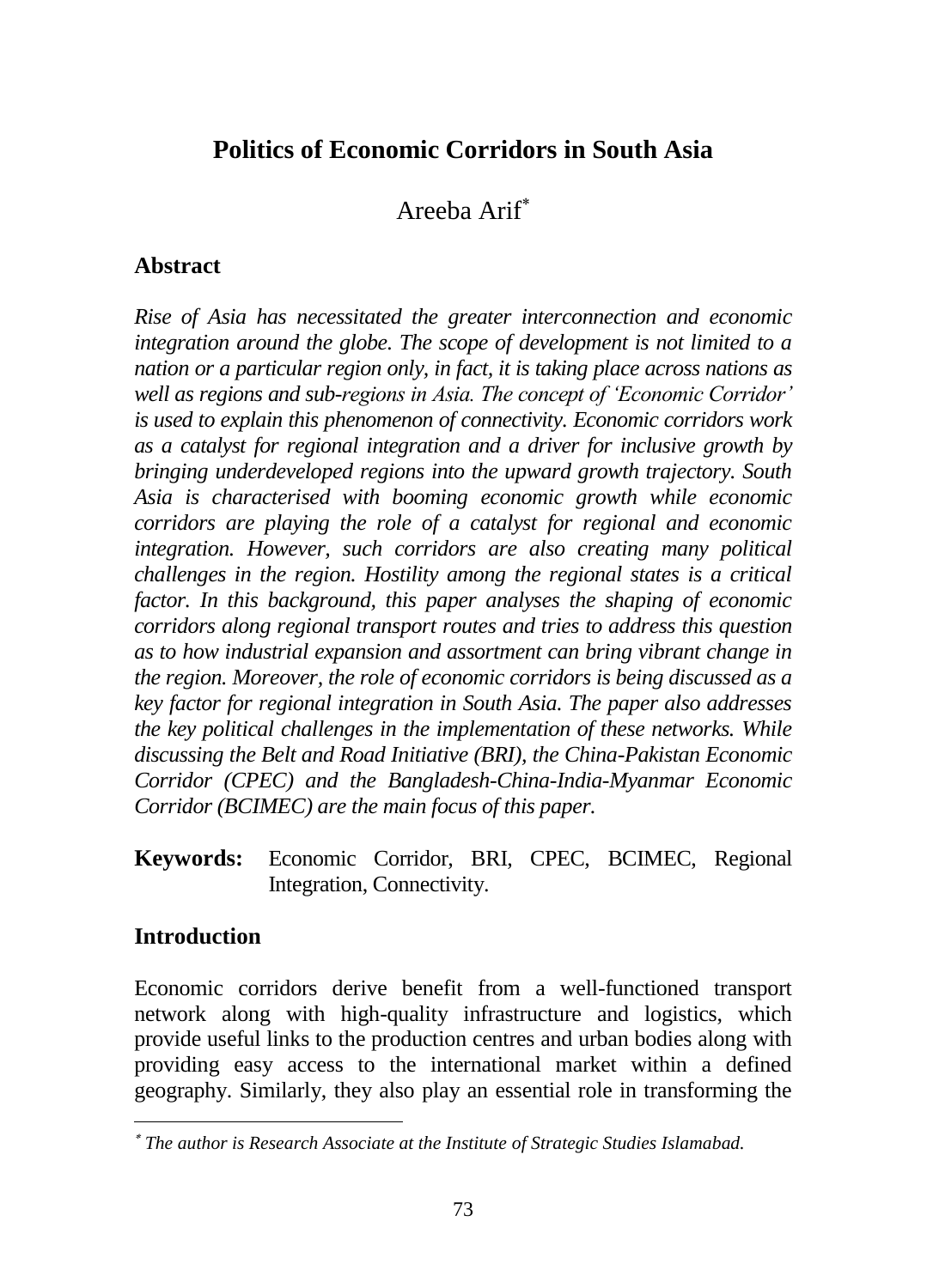existing transport corridors into economic corridors, which help facilitate the trade-related activities. For instance, they made business and implementations of non-tariff measures simpler. The economic corridors also play a significant role in the promotion of economic growth by reducing the obstacles in the communication networks, making marketaccess easy, invigorating trade-related activities, advancing the competence with the help of economic networks and with rising effects of agglomeration. They create an opportunity for private investors to invest that, later on, generates an incentive for employment. Moreover, the economic corridors provide an opportunity to the under-developed regions to link their economies with cities and towns who have urban centres and industrial cluster for economic expansion.<sup>1</sup>

The land locked countries have always faced the challenges of connectivity and huge costs for transport networks, which have proven to be the key detriment in their economic development. However, the promotion of regional trade and bilateral agreements among their transit neighbours through economic corridors can help them overcome the issue of connectivity. In this regard, the geographical proximity of South Asia is very distinctive. Moreover, in recent years, this region has become more open towards regional cooperation. In the past two decades, all the South Asian nations have undergone a number of trade reforms and have rapidly integrated the world economy. Now, the regional countries are emphasising on sustaining a vibrant economy growth at both domestic and international levels as they are paying great attention to upgrading the transport networks, especially the expansion of highways, which is more attractive for the business and in creating economic connections with the world markets.

In the contemporary era, economic ties are playing a significant role in determining the diplomatic relation and foreign policies of the nations. During the last four decades, China has achieved a special status in the world economy due to its sustainable growth and economic development.<sup>2</sup> The role of the Chinese economy and its influence on global governance has further improved after the 2007-2008 global financial crisis. Being China's neighbour, South Asia has a strategic advantage to enhance its engagements

<sup>1</sup> Prabir De and Kavita Iyengar, ed., *Developing Economic Corridors in South Asia* (Mandaluyong: Asian Development Bank, 2014).

<sup>2</sup> Andrew Small, *The China Pakistan Axis: Asia's New Geopolitics* (New York: Oxford University Press, 2015), 13.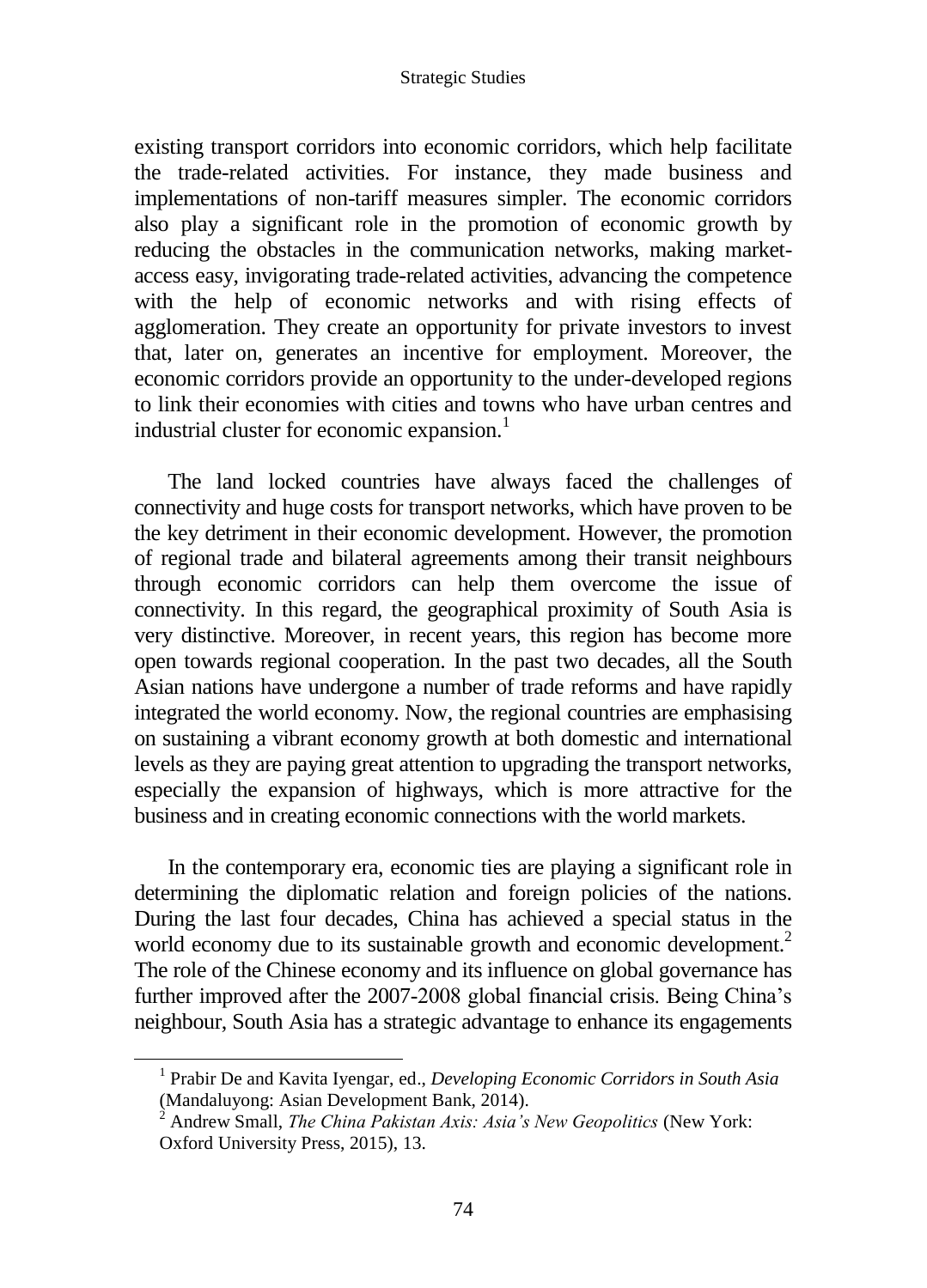with rising Beijing.<sup>3</sup> The People's Republic of China (PRC) is playing a pivotal role in the regional integration. It is involved in building a chain of six economic corridors to connect about 64 countries of this world under the Belt and Road Initiative (BRI).<sup>4</sup> The six corridors are the China-Mongolia-Russia Economic Corridor (CMREC), the New Eurasian Land Bridge (NELB), the China-Central and West Asia Economic Corridor (CCWAEC), the China-Indo-China Peninsula Economic Corridor (CICPEC), the China-Pakistan Economic Corridor (CPEC) and the Bangladesh-China-India-Myanmar Economic Corridor (BCIMEC).<sup>5</sup> Economic cooperation in South Asia is of utmost significance and it will also help Afghanistan to get out of the isolation and other landlocked countries such as Nepal and Bhutan will also get an opportunity to link their economies with other economies of the region and world as well. Among all these corridors two corridors the CPEC and BCIMEC pass across South Asia.

At a time when economic cooperation and regional integration is important for the entire region and the world, this study delves into an indepth analysis of the economic corridors while addressing two main questions a) How will these corridors facilitate regional connectivity? b) What are the possible challenges for the economic corridors?

This paper is divided into three main sections. The first section will analyse the significance of regional connectivity and corridors, the second section will focus on the corridors in South Asia and their importance, which is followed by a section on major challenges and issues these corridors are likely to face in the near future. The prime focus of this research will be on the CPEC and BCIMEC.

### **Belt and Road Initiative**

Owing to the growing importance of regional connectivity, in 2013, China introduced BRI with an idea of the economic integration of 60 countries and beyond.<sup>6</sup> The "Belt" indicates the economic belt of Silk Road, which is

 $3$  Ibid.

<sup>4</sup> Tai Wei Lim, Henry Chan and Katherine Tseng Lim, *Chinas One Belt One Road Initiative* (New Jersey: Imperial College Press, 2016), 18.

<sup>5</sup> Ibid.

<sup>6</sup> William A Callahan, "China's 'Asia Dream:' The Belt Road Initiative and the New Regional Order," *Asian Journal of Comparative Politics*, no. 3 (Spring, 2016): 226- 43, doi:10.1177/2057891116647806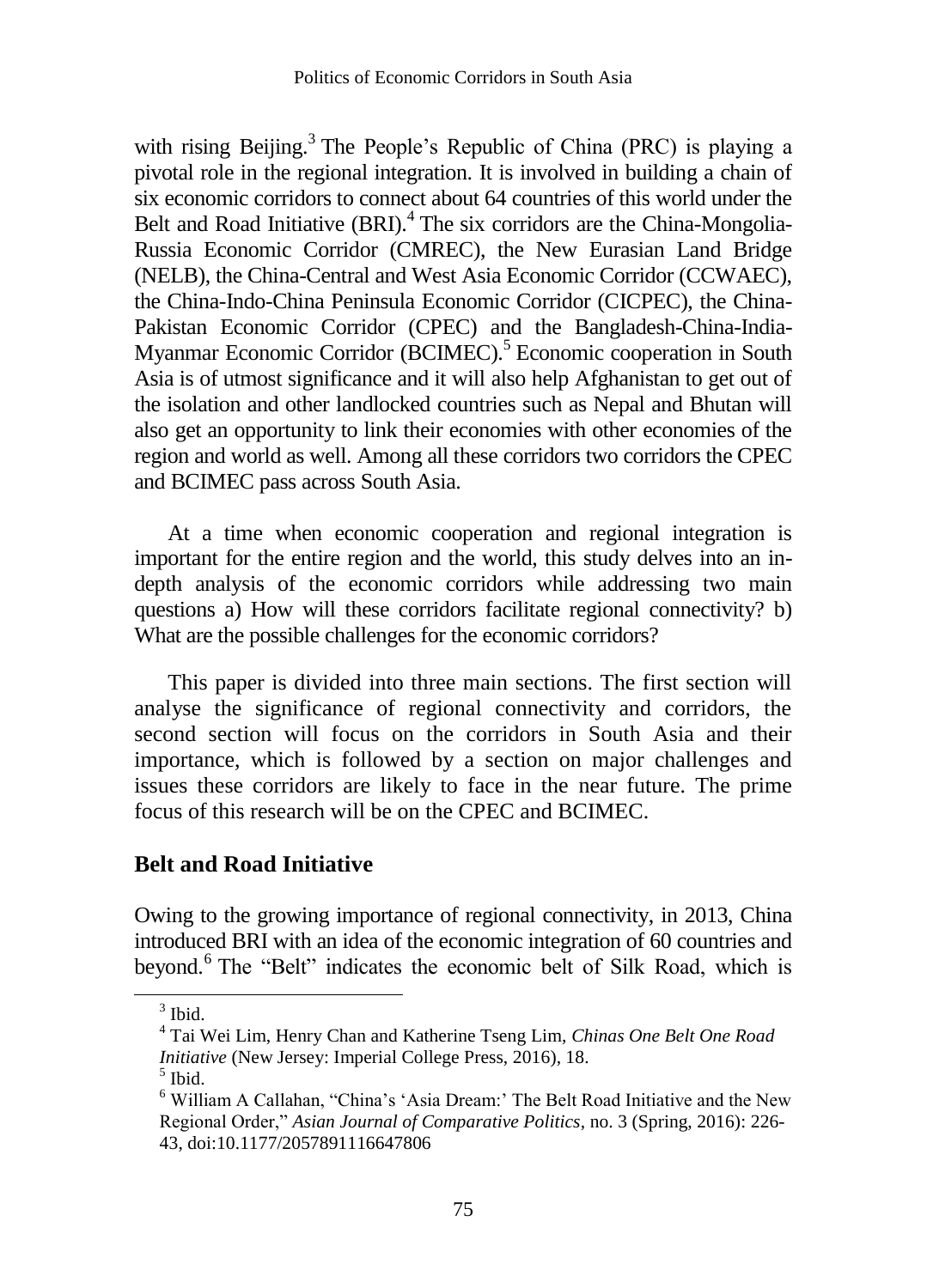providing a land route to the countries.<sup>7</sup> Whereas, the "Road" refers to as the Maritime Silk Road of the 21st Century. These routes will provide the transportation network to the countries adjacent to the South China Sea and the Indian Ocean from the Eastern coast of China.<sup>8</sup> BRI is a part of China's "Go out Foreign Investment Policy." According to the policy enterprises run by the government, the country will invest abroad. With the help of BRI, China would emerge as the largest developing nation and a leader of South-South cooperation. It is estimated that more than 60 per cent of the global population lives in countries along the BRI routes, which suggests huge economic incentives to the Chinese enterprises when BRI would be implemented.<sup>9</sup>

BRI is not only beneficial for China but it is also crucial for the other economies situated along the "Belt" and "Road." BRI provides a room for other countries to cooperate and participate in the initiative. Moreover, it will not only help them in economic integration but it will also facilitate the trade-related activity, improve economic connectivity and strengthen people-to-people contacts. Since the world is moving towards multipolarity, BRI surfaces as a promising development. It will strengthen the trends of economic globalisation, promote cultural diversity and ensure smooth working of a global free-trade regime.<sup>10</sup> The basic aim of BRI is to ensure the free flow of trade, deeper integration of markets and encourage other countries to engage into the multilateral economic activities while moving them forward to creating a regional economic order, which benefits all. Successful implementation of BRI is not only in the interest of the regional countries but it will broadly benefit the entire world community. Based on the common good of individuals and societies, it will help figure out new models of global governance and international cooperation and will help accelerate the pace of development.

China's economy is deeply integrated into the world's economy. It will try to sustain its policy of "opening up" for this purpose, therefore, it

 $7$  Tian Jinchen, "Introduction of the Overland Silk Road and Maritime Silk Road," (McKinsey & Company, July, 2016), 36-37.

 $^8$  Ibid.

<sup>9</sup> Gisela Grieger, *One Belt, One Road (OBOR): China's Regional Integration Initiative* (Luxembourg: European Parliament, 2016), 45.  $10$  Ibid.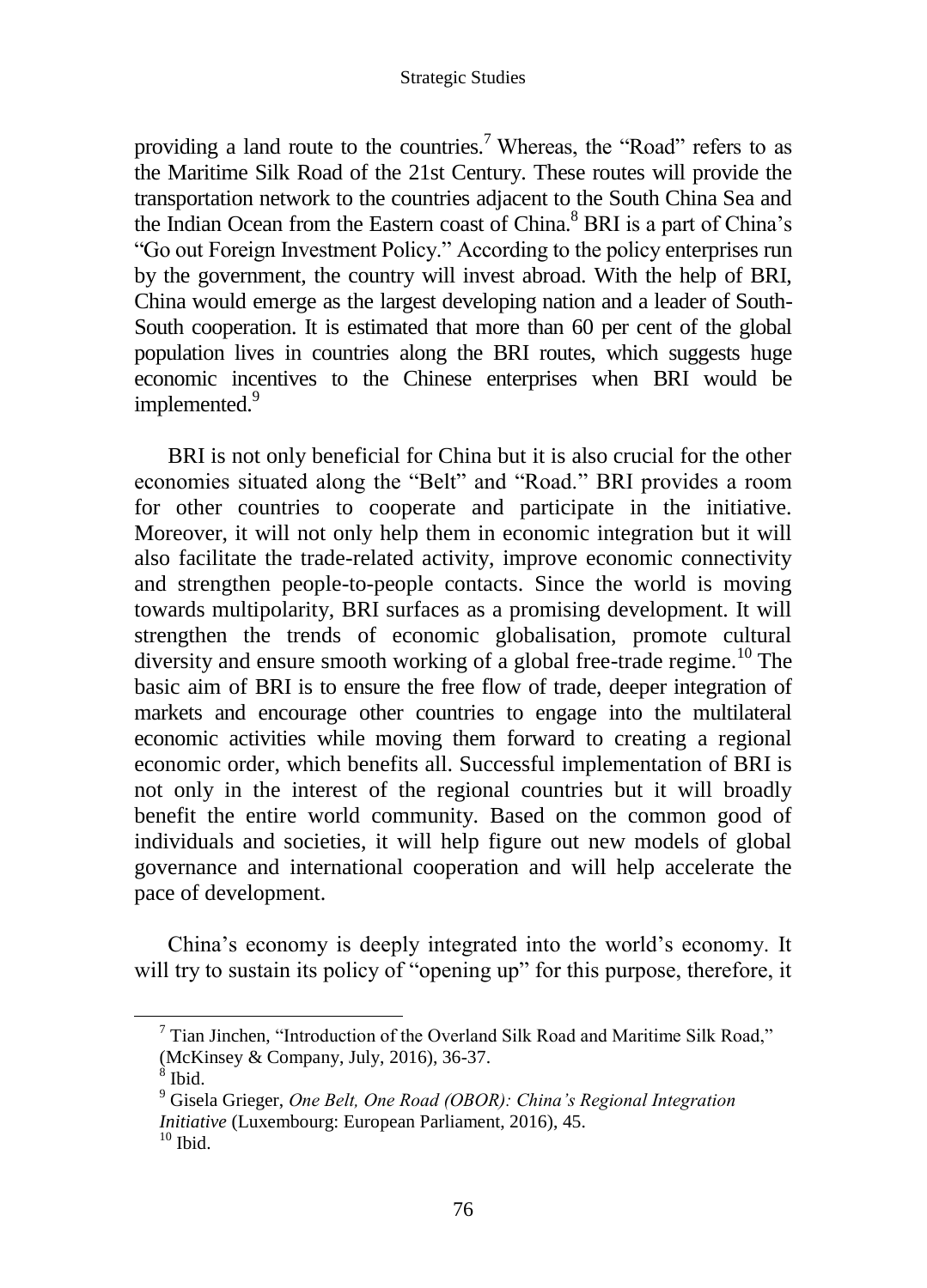is trying to build a pattern of connectivity all around the world. This kind of deeper integration is possible through a gigantic economic venture like BRI and in the long run, BRI will help China create economic interdependency within Asia, Africa and Europe. On the other hand, it is also a matter of time that how China will shoulder international obligations and responsibilities within its capabilities by trying to make a greater contribution towards global peace and development.

The CPEC and BCIMEC hold greater significance under the framework of BRI. If these two projects are linked together, they will move the region into a new arena of economic development. Unfortunately, though, both the projects are facing many challenges. Antagonism among the South Asian states, especially between India and Pakistan, is a major impediment.



#### **Map No. 1**

*Source:* "South Asia: A Bump in the Belt and Road," Startfor, May 16, 2017, https://worldview.stratfor.com/article/south-asia-bump-bel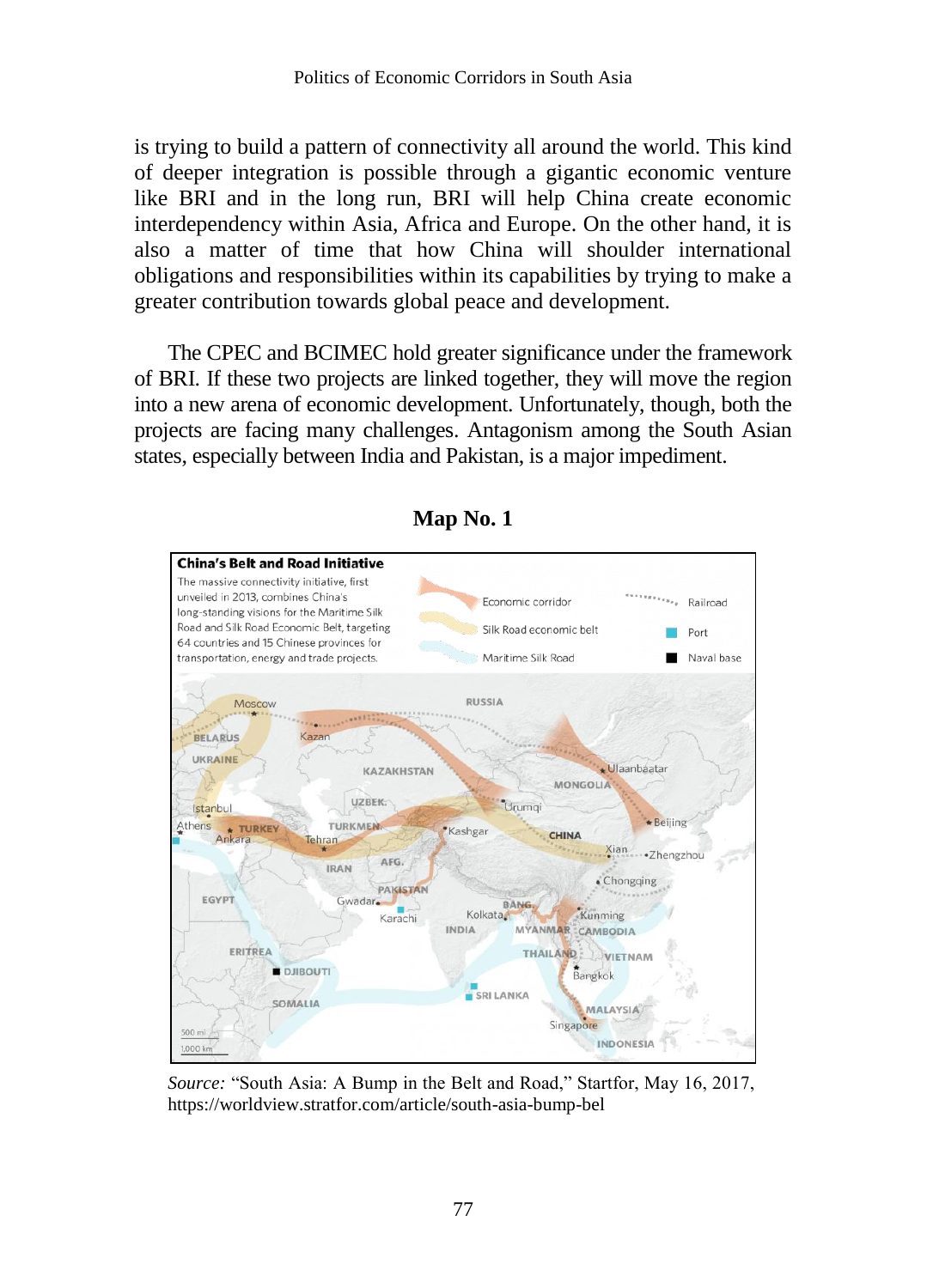### **China-Pakistan Economic Corridor**

China and Pakistan are considered as all-weather friends and, now with the advent of the CPEC, this cooperation is moving into the economic domain as well. The CPEC is a flagship project of BRI and it is scheduled to be completed by 2030 as per planned by the Chinese government. This flagship project is the first major investment of China under BRI. Initially, China decided to give US\$46 billion to Pakistan to build the CPEC but now it reaches up to US\$62 billion. $^{11}$ 

The CPEC is an initiative for deeper economic integration in Pakistan and it comprises of various rail and road networks. It not only includes the land routes from Gawadar to Kashgar but also includes a Maritime Silk Route.<sup>12</sup> The route will be cost-effective; will provide easy access to China from Gawadar to the Indian Ocean, the Middle Eastern States and up to the regions of Africa and Europe.<sup>13</sup>

The primary behind the project is to connect the least developed region of Xinjiang to Gawadar in order to get the maximum economic benefits. Successful implementation of this project will not only help China but it will create avenues for the development through the network of roads, railways and number of pipelines. The road network will be  $2700$  km extending from Gawadar to Kashgar.<sup>14</sup> The CPEC also includes a motorway stretching from Karachi to Lahore and it will cover the distance of some 1100 km and it will be in addition to the already existing Karakorum Highway (KKH), which is stretching from Kashgar through Khunjrab Pass and all the way to Islamabad.<sup>15</sup> Extension of Karakorum highway from Rawalpindi to the border of China is also included. Pipeline networks will be used for the transportation of oil and liquefied natural gas from Iran and Gulf countries.<sup>16</sup> Railway network will be built between Karachi and Peshawar as there is no direct railway

*European Financial Review*, February 10, 2018,

<http://www.europeanfinancialreview.com/?p=21658>

 $13$  Ibid.

<sup>11</sup> Small, *The China Pakistan Axis*, 28.

<sup>&</sup>lt;sup>12</sup> Xiangming Chen, S K Joseph and Hamna Tariq, "Betting Big on CPEC,"

<sup>&</sup>lt;sup>14</sup> Khalid Rahman, "China-South Asia Communications under BRI: The CPEC Model," *Policy Perspectives* 15, (1): 63-79, doi:10.13169/polipers.15.1.0063  $15$  Ibid.

 $16$  Ibid.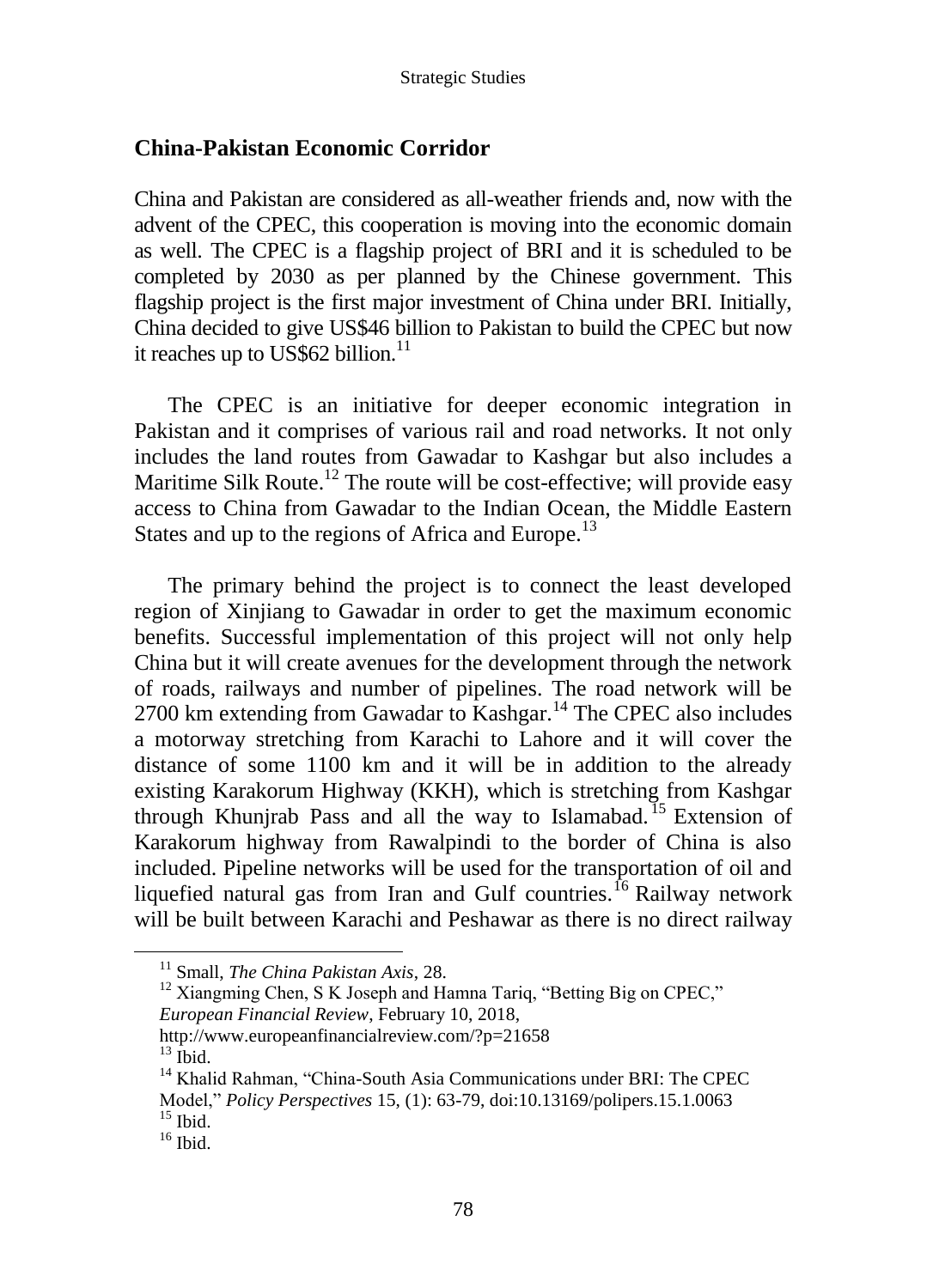line from Peshawar to Taunsa, despite old plans to build one. People can travel by road from Peshawar to Taunsa and then take the train to Karachi via Jacobabad and Larkana. However, this link will not only save time but it will be cost-effective.

Along with the regional connectivity, the CPEC will also produce a number of opportunities for Pakistan and result in the cultural exchange among the regional countries. There must be a broader understanding that the CPEC is a multi-sectoral project and limited not only to one area. For this reason, the security of this project is very important. To ensure this, the Pakistan Army is playing a significant role, currently, is in the process of formation of a separate division comprising 70,000 military personals.<sup>17</sup>

### **Bangladesh-China-India-Myanmar Economic Corridor**

In recent years, the Asian nations are more directed toward the regional and trans-regional integration in order to develop their economies and create more connectivity with the world. The BCIMEC is one of the proposed corridors which generated more interest and concerns as well. The corridor will be 2800 km long and stretch through the Kolkata via Benapol/Petrapole along with India-Bangladesh border to Dakka and Sylhet before entering in India near Silchar in Assam.<sup>18</sup> It will pass through the Imphal and then it will move to the Tamu-Kalewa Friendship Road in Myanmar. Subsequently, it will cross Mandalay and Lashio and it will reach Kunming via Ruili, Longling and Dali.<sup>19</sup> The four governments (Bangladesh, China, India and Myanmar) have also, in principle, agreed to establish air links, water-ways connecting port cities, power transmission lines and oil pipeline along the route.

The corridor goes beyond physical connectivity through roads, railways, waterways and air to providing digital connectivity, trade facilitation and

<sup>17</sup> Small, *The China Pakistan Axis.* 

<sup>&</sup>lt;sup>18</sup> Joshua C Thomas, "BCIM Economic Corridor: Opportunities, Obstacles, Options & the Road Ahead," in *BCIM Economic Cooperation*, ed., Gurudas Das, Joshua C Thomas (India: Routledge, 2018), 356-392.

<sup>&</sup>lt;sup>19</sup> Patricia Uberoi, "The BCIM Economic Corridor: A Leap into the Unknown?," Institute of Chinese Studies, November 2014, 9,

https://www.icsin.org/uploads/2015/05/15/89cb0691df2fa541b6972080968fd6ce.pdf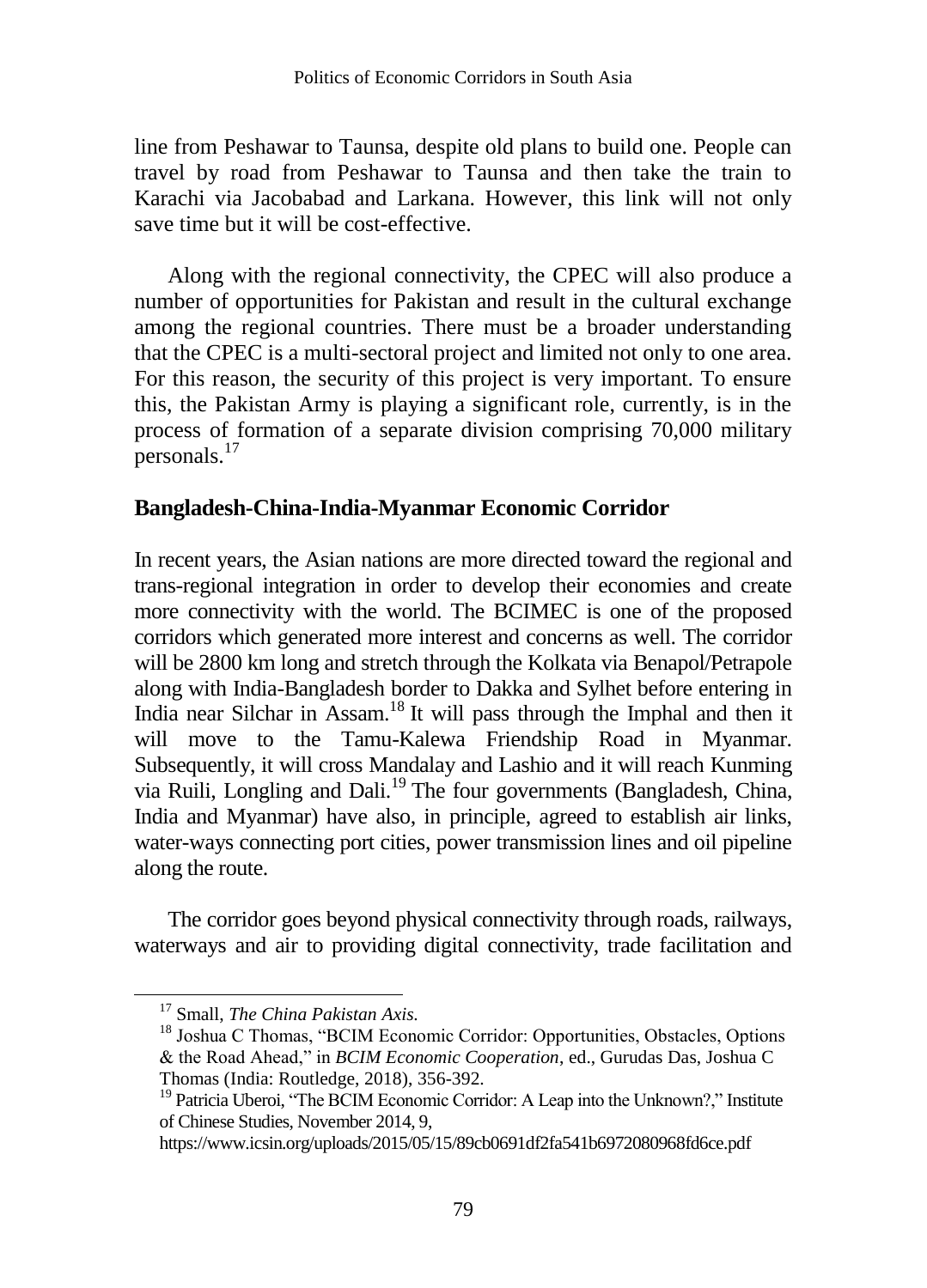lowering barriers for smooth and seamless movement of goods, services, investment and people. It is that the region is rich in natural, mineral and other resources. This corridor covers the maximum area of 165,000 km<sup>2</sup> with  $440$  million population.<sup>20</sup> The corridor has the capacity to create economic benefits for all the countries who are party to it. This corridor aspires to revitalise the ancient trade route of Southern Silk Road, which will provide the shortest passage between India and China as, in the past, it served as a highway for the merchants. $21$ 

## **Significance of CPEC and BCIMEC for South Asia**

The CPEC and BCIMEC are very important projects under the framework of BRI, having a great many economic benefits for the region. The CPEC will open up the opportunity for Pakistan to amass the economic benefits not only from China but also from Russia, Central Asian Republics (CARS) and the South Asian states such as Bangladesh, Sri Lanka and Nepal. The CPEC also attaches great significance to the promotion of peace and prosperity all across the region of South Asia. To ensure the peaceful coexistence, all important stakeholders of the region should be taken on board. These states may be able to convince these countries for peace and ending the disputes among them. Moreover, it will help to create an enabling environment to foster corridor development and facilitate the trade and people-to-people contact, which is complimentary for the corridor development. Furthermore, at this point in time, it is crucial for Pakistan to get maximum benefits of the CPEC in a peaceful and secure environment. To achieve this fundamental aim, it is very important to engage in the peace talks with Afghanistan and, in lieu of India-Pakistan tensions, both states need to sit together in order to resolve their disputes through peaceful dialogue.

Afghanistan supports the CPEC, which will enhance the trade with Pakistan and the other South Asian countries and also with China and other neighbouring countries since Afghanistan could become a transit

 $^{20}$  Mustafiz ur Rahman, "BCIM-economic Corridor: An Emerging Opportunity," *Daily Star*, March 15, 2014, http://cpd.org.bd/wp-content/uploads/2014/03/Daily-Star-Page-52-March-15-2014.pdf

 $21$  Ibid.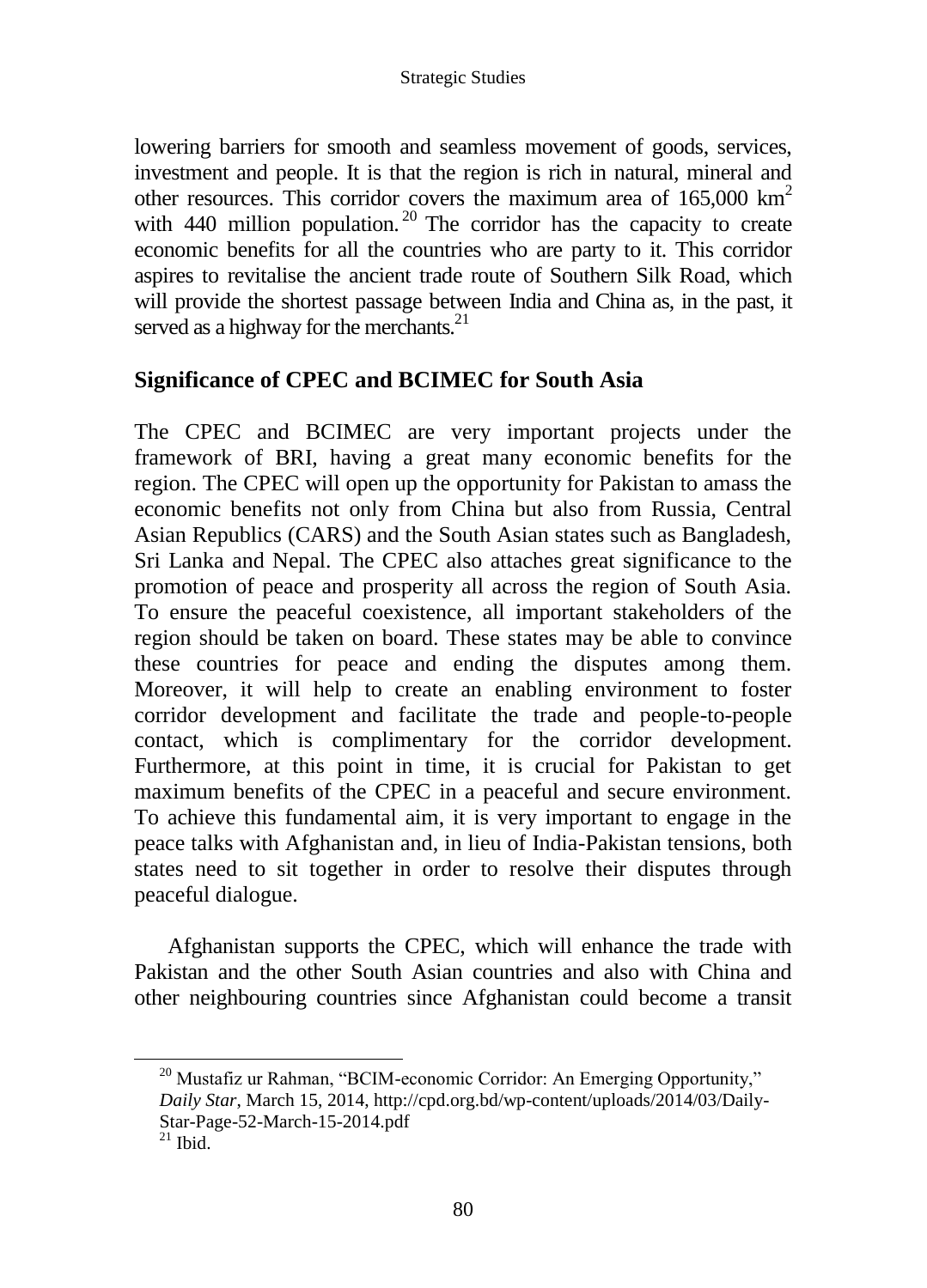hub in the "Belt" and "Road" region.<sup>22</sup> It is imperative for Afghanistan to join the CPEC to develop its dwindling economy after the four consecutive decades of war.<sup>23</sup>

By joining the CPEC, India will be in a position to accrue economic benefits. For example, the CPEC will help the Northern part of India to enhance its trade ties with Afghanistan, The CARs, Russia, China and with the countries in Europe. However, it is possible only if there is peace and harmony between India and Pakistan. Consequently, to get the maximum potential out of the CPEC, it is imperative for Pakistan, India and Afghanistan to resolve their disputes in an amicable manner.

In the same manner, the BCIMEC aims at constructing inter-regional road network, which will allow the participating countries to utilise the enduring reciprocities in trade, both in products and services sectors. Bangladesh and Myanmar will together lay down the foundations for the economic connectivity. This cooperation will create opportunities for Bangladesh in many ways. For instance, Myanmar is in the process of setting up a special economic zone, which will offer the incentive to Bangladeshi firms to invest in the country for advancing its economic ties with its neighbouring country. With the recent discovery of the gas reserves in Rakhine state, many new avenues of industrial development have been opened for economic cooperation. The corridor will help enhance the trade ties will also help to increase the people to people contact, stimulate the trade and investment and will play a major role in poverty alleviation in the region. Moreover, it will also work as stepping stone for the settlement of "Rohingya crisis" between Bangladesh and Myanmar.<sup>24</sup>

The BCIMEC will also help Bangladesh in energy trade. The energy generation capacity of Bangladesh was 10,289 MW in 2014 and only 62 per cent of the population had access to the electricity with 321 KWH per annum.<sup>25</sup> Because of this shortfall of energy Bangladesh has already started importing energy from India and successful implementation of the BCIMEC

 $\overline{a}$ 

<sup>22</sup> Anurag Ram Chandran, "Why Afghanistan Should Join CPEC," *Diplomat*, May

<sup>5, 2017,</sup> thediplomat.com/2017/05/why-afghanistan-should-join-cpec/

 $^{23}$  Ibid.

<sup>&</sup>lt;sup>24</sup> Thomas, "BCIM Economic Corridor."

<sup>&</sup>lt;sup>25</sup> Uberoi, "The BCIM Economic Corridor."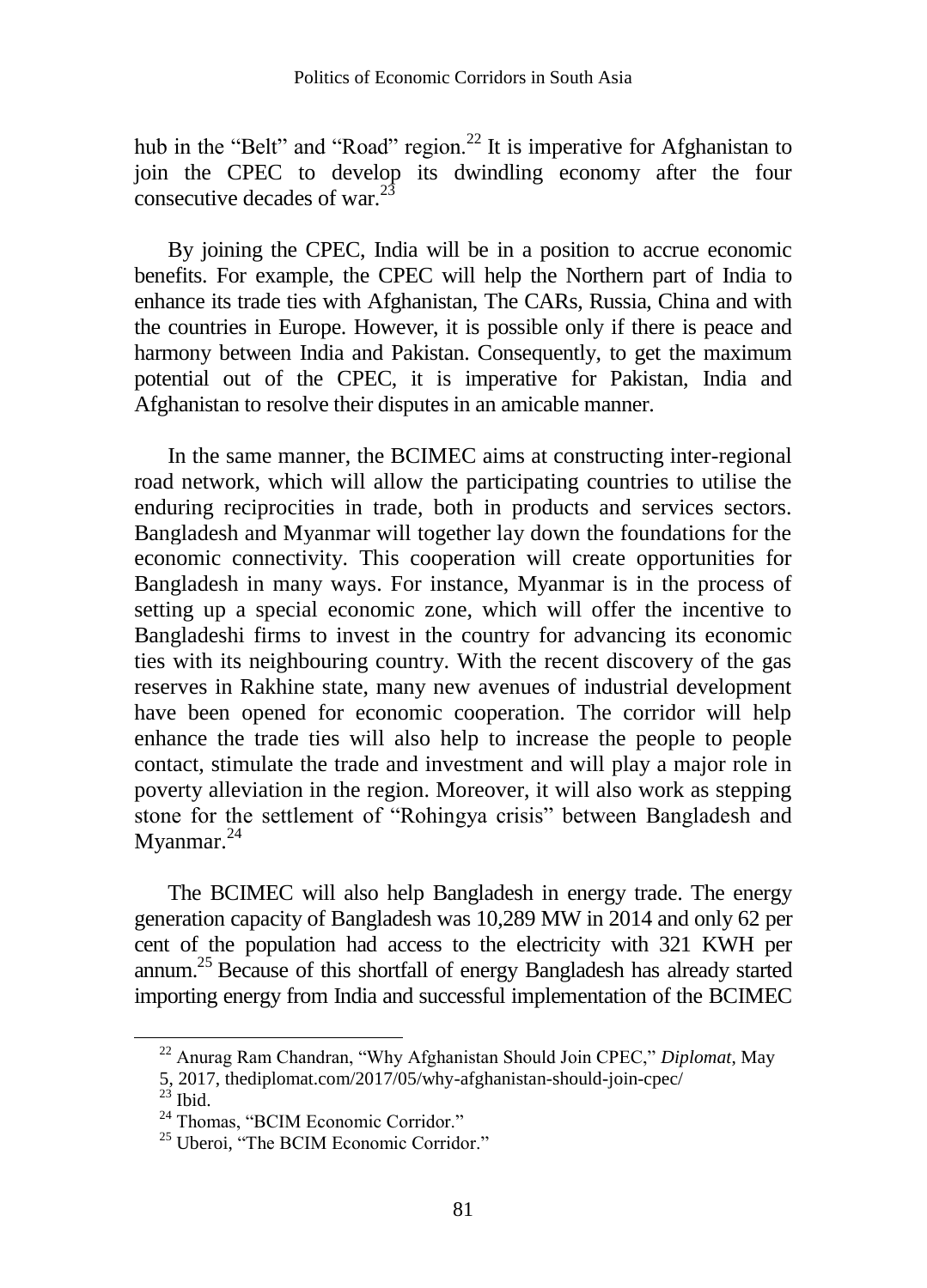will take this cooperation to new heights.<sup>26</sup> It is imperative for Bangladesh to immediately start trading with Myanmar since it is going to develop hydropower in the state of Rakhine.<sup>27</sup>

If demographic aspects are taken into the consideration, a huge population of China, India, Bangladesh and Myanmar are under 25 years and according to the estimated percentage it comprises of 51.1 per cent Bangladesh, 31.8 per cent China, 46.6 per cent India and 44.7 per cent Myanmar.<sup>28</sup> This increasing youth bulge has the potential to play a considerable role in enlarging the avenues of connectivity. Economic growth and human development in the region can help to transfer them into the innovators, developers and entrepreneurs and an asset for the peace and prosperity in the region.

The successful development of the BCIMEC is going through a crucial phase and it will take some time in its implementation. For a long run, cooperation among the member countries is imperative and they should work for durable and comprehensive development, which will help to define this geographical proximity and economic interdependence into the dynamic economic ties and social harmony and prosperity of the region.

Connectivity will stimulate the rapid economic growth in the region and will increase the strong cooperation among the nations of South Asia and South-East Asia. Maximum benefits from the BCIMEC can be expanded only when there is mutual collaboration and understanding on the policies and plans for common development and benefits. In future, a new arena of development for the entire South Asia region will emerge if the CPEC and BCIMEC are linked together. Economic benefits through these corridors will be multiplied.

 $\overline{a}$ 

 $26$  Ibid.

 $27$  Ibid.

<sup>&</sup>lt;sup>28</sup> Karim, Mohd Aminul and Faria Islam, "Bangladesh-China-India-Myanmar (BCIM) Economic Corridor: Challenges and Prospects," *Korean Journal of Defence Analysis* 30, no. 2 (2018): 283-302.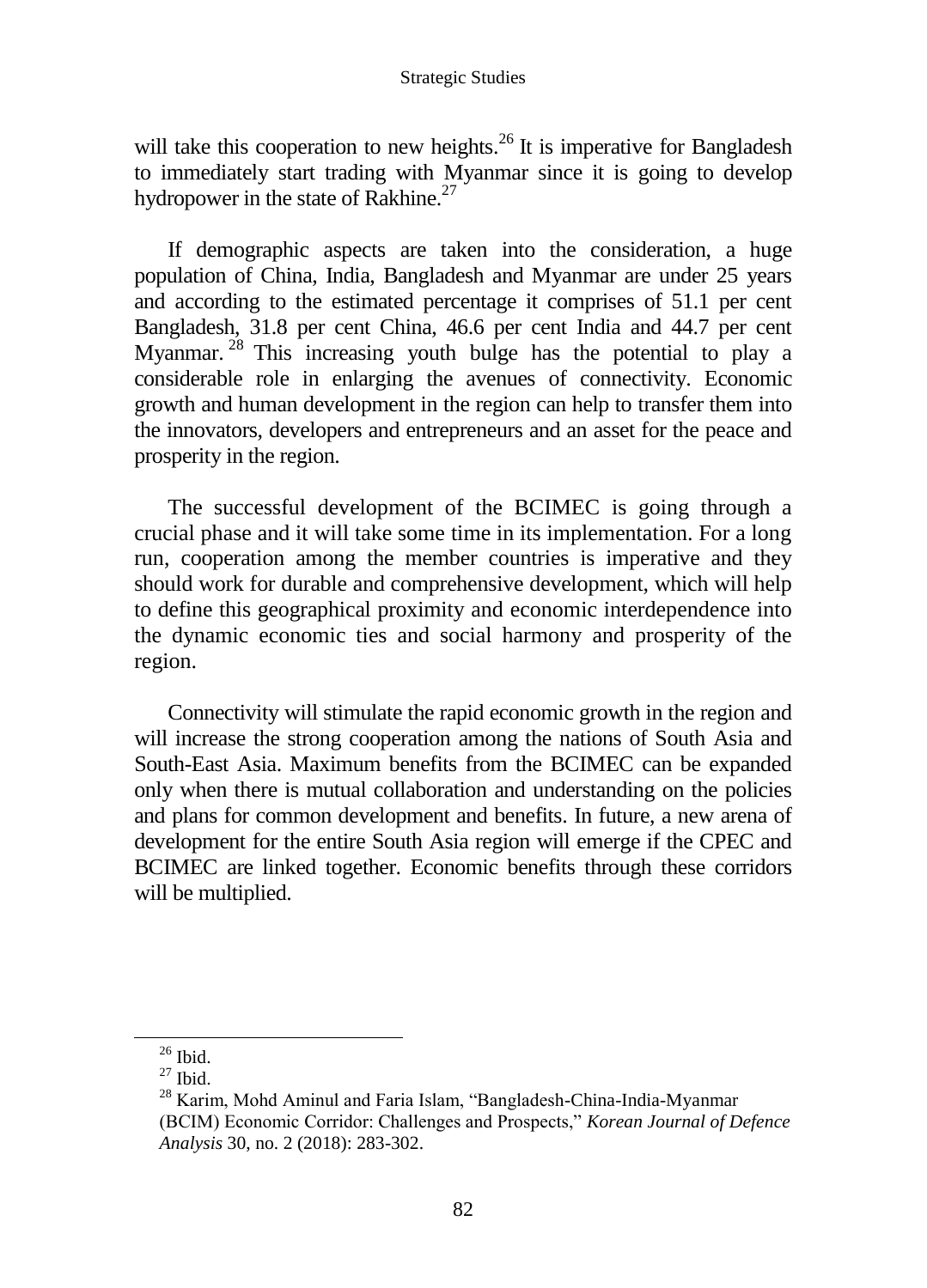#### **Issues and Challenges**

*a) CPEC*

 $\overline{a}$ 

#### *i. Regional and Internal Security Challenges*

Regional security dynamics is one of the key challenges to project especially in the context of Afghanistan. Rapid economic development depends on political stability and peace in Pakistan, Afghanistan and some western parts of China.<sup>29</sup> In order to achieve peace in Afghanistan, China is helping bring the Afghan Taliban to the negotiating table under the regional frameworks and one of them is US-China-Pakistan-Afghanistan quadrilateral mechanism.<sup>30</sup>

The security situation in Afghanistan is already grave and has been predicted to deteriorate worse after the withdrawal of NATO forces.<sup>31</sup> Recently, the US has also announced to pull-out its troops from the country while the Taliban are not ready for negotiations under this quadrilateral dialogue. Still, it is unclear whether the Taliban will come to the negotiating table or not. <sup>32</sup> Peace in Afghanistan is of utmost significance because instability in Afghanistan will adversely impact the development and economic prosperity of the region.

Another potential challenge to the CPEC will be the hostile attitude of the public over the inclusion of India to the CPEC. Although the internal security situation in Pakistan has improved after the number of operations against the militants and extremists in the country, still it is a major challenge to the project. Furthermore, security will remain a hinge for the

<sup>&</sup>lt;sup>29</sup> Riaz Ahmed and Hong Mi, "China-Pakistan Economic Corridor and its Social Implication on Pakistan: How Will CPEC Boost Pakistan's Infrastructures and Overcome the Challenges?," *Arts and Social Sciences Journal* 8, no. 2 (2017), doi:10.4172/2151-6200.1000265

<sup>&</sup>lt;sup>30</sup> Haroun Mir, "China Should Work with US, Pakistan to Stabilise Afghanistan," *Asia Times,* May 24, 2018, http://www.atimes.com/china-should-work-with-uspakistan-to-stabilize-afghanistan/

<sup>&</sup>lt;sup>31</sup> Akber Ali, "China Pakistan Economic Corridor: Prospects and Challenges for Regional Integration," *Arts and Social Science Journal* 7, no. 4 (2016):1-5.

<sup>&</sup>lt;sup>32</sup> Atul Kumar, "China-Pakistan Economic Relations," Institute of Peace and Conflict Studies, September, 2006.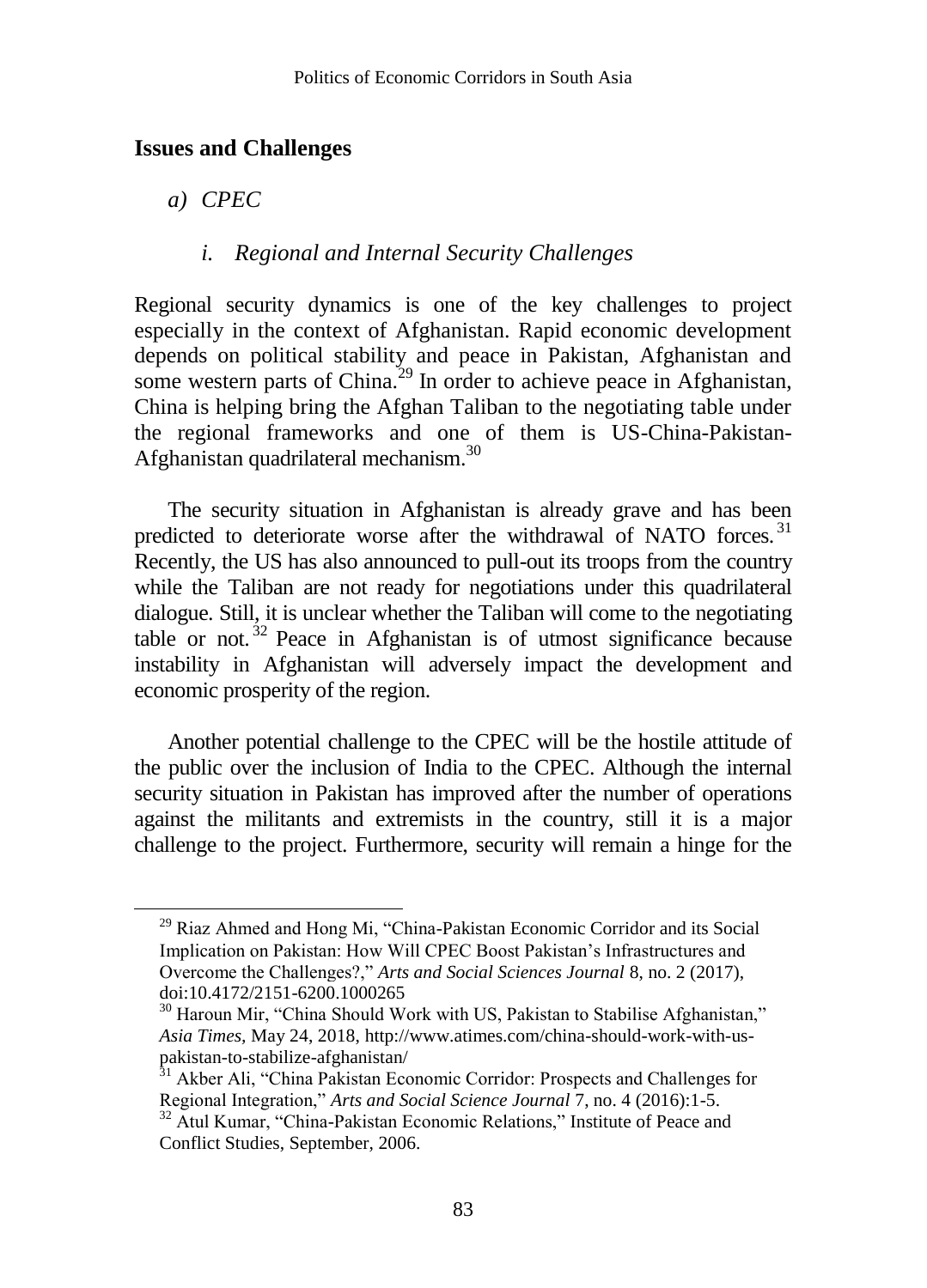CPEC as it is passing through the difficult terrain and also because of the porous border between Pakistan and Afghanistan.<sup>33</sup>

### *ii. Internal Factor*

Security and stability in Balochistan is imperative for the sound trade between Pakistan and China. In Balochistan, there are speculations and misperceptions that the CPEC will only serve the Chinese interests and the local population will be converted into a minority. Such sentiments of deprivation can pose a severe challenge to the successful implementation of the CPEC. For the successful implementation, it is vital to address the concerns of the Baloch people and it is only possible through the coherent policy of integrating Balochistan and its people in the political process of Pakistan.

Furthermore, considering the Balochistan issue, the people of Gilgit-Baltistan (GB) are also demanding their part in the CPEC. Numbers of protests and strikes have taken place and people have been demanding a fair share in CPEC as GB serves as an entry point to the CPEC.<sup>34</sup>

### *iii. External Threats*

The CPEC is not only facing threats from inside Pakistan but the western province of China, Xinjiang, is also facing security threats from Uighur militants and the East Turkestan Islamic Movement (ETIM).<sup>35</sup> These militants, for a long period of time, sought safe-havens in the tribal areas of Pakistan along with other militant groups in the country.<sup>36</sup> On the other hand, the Pakistani forces have conducted the military operation *Zarb-e-Azab* against these militants in North Waziristan. This military operation has actually eliminated ETIM. $37$  Moreover, the security of the CPEC is vital, for both Pakistan and China, to get the maximum benefits

 $\overline{a}$ 

 $36$  "South Asia: A Bump in the Belt and Road," Stratfor, May 16, 2017, https://worldview.stratfor.com/article/south-asia-bump-belt-and-road.

<sup>&</sup>lt;sup>33</sup> Ahmed and Mi, "China-Pakistan Economic Corridor."

<sup>34</sup> Ibid.

<sup>&</sup>lt;sup>35</sup> Clarke Michael, "The Impact of Ethnic Minorities on China's Foreign Policy: The Case of Xinjiang and the Uyghur," *China Report* 53, no. 1 (2017):1-25.

<sup>37</sup> Umbreen Javaid, "Assessing CPEC: Potential Threats and Prospects," *Pakistan Economic and Social Review* 54, no. 1 (2016): 123-142.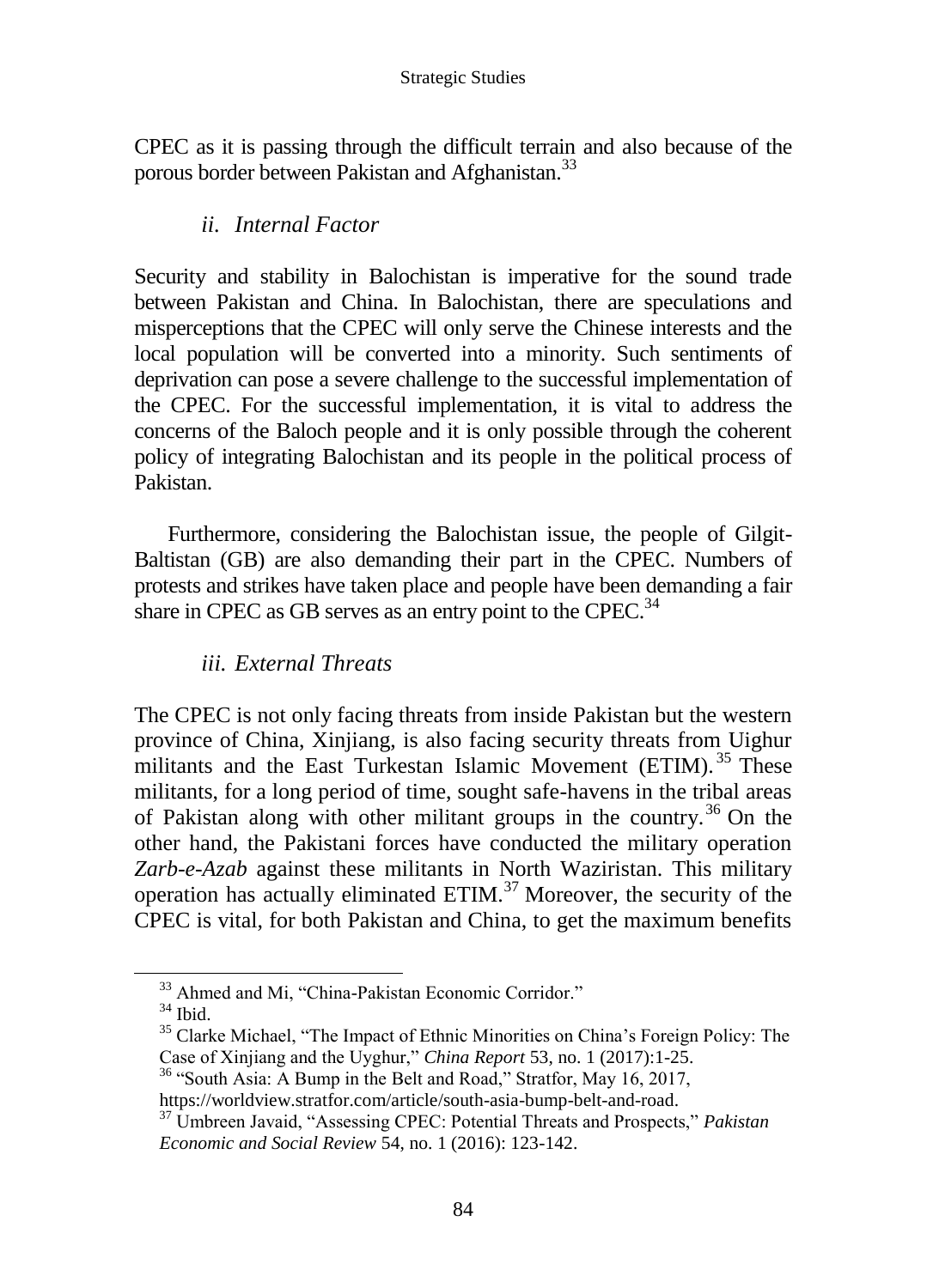from trade ties and regional integration. Militancy is a serious threat for the project and should be avoided otherwise it will adversely affect both countries.

### *iv. Political Discontent in Pakistan*

Politics has always remained a major impediment in the development of Pakistan. Different political parties have different views about the CPEC, which generated many controversies. The political discord over the CPEC is largely based on the selection of routes and the allocation of funds to the provinces. The previous government tried to mend fences through arranging inter-party dialogue including the All-Party Conferences (APCs). These dialogues are an attempt to deal with the concerns of the people of KPK and Balochistan through the representatives of the people living across Pakistan.

### *v. Indian Factor*

 $\overline{a}$ 

Pakistan's arch-rival India has always remained a major impediment in the development and prosperity of Pakistan and the South Asian region. All the South Asian countries are ready to join the CPEC, it is India only which has strong reservations regarding the project. New Delhi mainly opposes the construction of the CPEC on the grounds that it is passing through the disputed territory of Jammu and Kashmir, GB.<sup>38</sup>

There are other reasons as well. Firstly, the Indian desire of hegemony in South Asia and economically strong, prosperous and peaceful Pakistan will never be in the interest of India. To achieve this goal India is propagating the negative agenda that the CPEC is passing through the disputed territory. Secondly, BJP's anti-Pakistan sentiments and the struggle to isolate Pakistan at the regional, as well as global level, is another factor. Fortunately, though, the successful development of the CPEC is portraying a softer image of Pakistan around the globe with its huge economic potential. Moreover, Pakistan's CPEC projects and programmes should be guided by diligent planning and policy. Islamabad should determine the

<sup>38</sup> "India's Opposition can Affect China-Pakistan Economic Corridor in Short Run: Chinese Media," *Hindustan Times,* June 27, 2017,

https://www.hindustantimes.com/india-news/india-s-opposition-can-affect-chinapakistan-economic-corridor-in-short-run-chinese-media/story-TReDc79qXEd4U3X4hqGZHL.html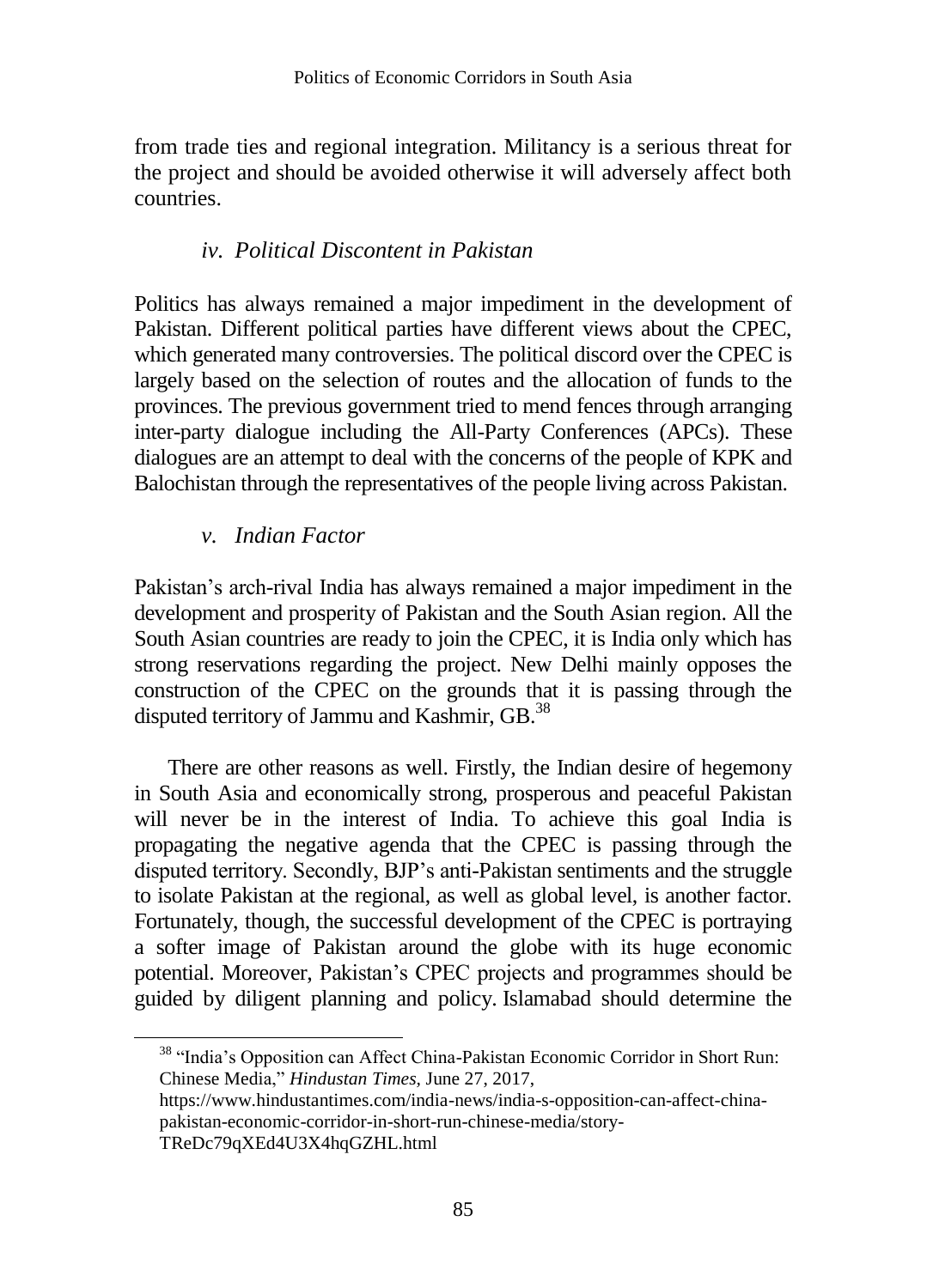direction of Pakistan's CPEC policy, based on its economic and political interests. It will help to place the CPEC in the context of a broader strategic vision for modernising its economy in ways that do not destabilise the polity. Thirdly, India does not want China to enhance its position in the region through trade and connectivity networks such as the CPEC. Because India considers itself as a competitor to China and the dominant position of China in the region will never in the interest of India.

#### *b) BCIMEC*

### *i. Political Issues*

The BCIMEC, since its inception, is the project of Track I Diplomacy for China and Myanmar because of the leading role that the Central government of Burma and the provincial government of Yunnan posit to play in it.<sup>39</sup> However, in the case of India and Bangladesh, it was cleared after the joint statement was released by India-China in May 2013 and project was endorsed at a higher level and further moved towards the Track I although before it was the part of Track II initiative. <sup>40</sup> But still least priority has given to the states from eastern India as compare to the Yunnan  $providence<sup>41</sup>$ 

### *ii. Regionalism and Sub-Regionalism*

Regionalism and sub-regionalism are also two important dynamics of the economic corridors. The pertinent question is what kind of project is BCIMEC? Is this regional or sub-regional initiative? These question needs clarity because it has the policy implication in terms of framing objectives of the project. There are also some speculations regarding the basic aim of the BCIMEC that whether it will be able to develop the remote areas and will be able to link those areas to the global supply chain? Secondly, it will also create issues for the local government to figure out the grand scheme for the project. $42$  The local population is also concerned about the grand

<sup>&</sup>lt;sup>39</sup> Subir Bhaumik, "Kolkata to Kunming: Indian and Chinese Strategies Converging to Build Land and Trade Ties in Northeast," *Economic Times*, December 4, 2013.  $40$  Ibid.

<sup>41</sup> Uberoi, *"The BCIM Economic Corridor,"* 86.

<sup>42</sup> Karim and Islam, "Bangladesh-China-India-Myanmar (BCIM) Economic Corridor."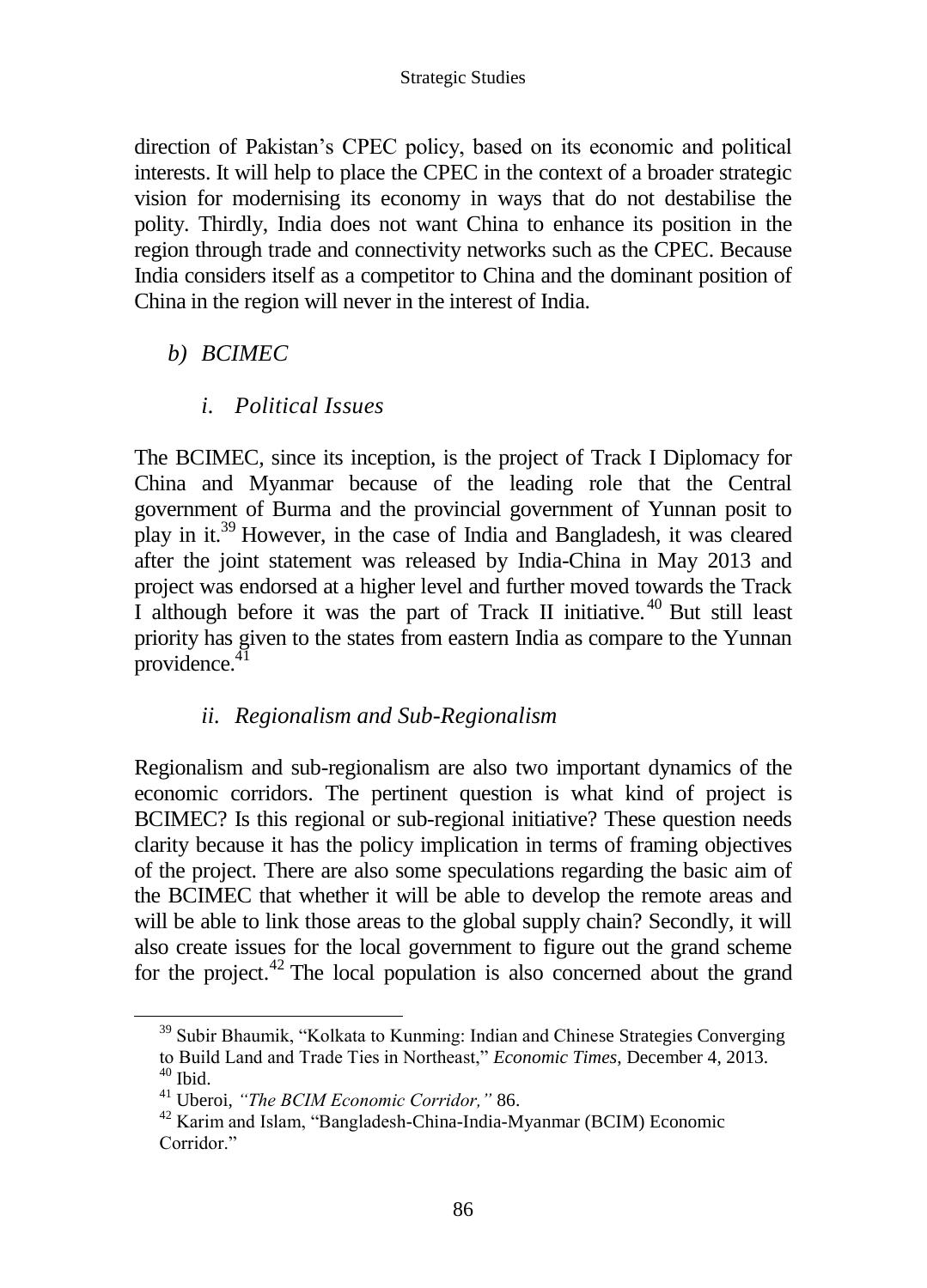strategies because they will ultimately make the remote areas merely a transit route. Moreover, the question of getting maximum benefits along with the ensured security is also important to address.<sup>43</sup>

#### *iii. Economic Issues*

The economic rationale of the project also needs to be addressed. If ground realities are considered, it seems as if the project is driven by political and strategic contemplation. The BCIMEC Car Rally route itself is an example. There are some observations that the BCIMEC is not an economic decision, it is more like a politically driven project. The route of the car rally avoided the populous and industrially developed Brahmaputra valley and altogether bypasses most of the northeastern states.<sup>44</sup> Moreover, there is a need to review the economic viability of the BCIMEC. In order to garner maximum benefits from the BCIMEC, a revised approach is needed, which primarily focuses on community-building with an emphasis on social, cultural and environmental issues.

### **Recommendations**

- a) In order to acquire maximum benefits from these corridors, there is a need to integrate civil society and private organisations.
- b) Policymakers should ensure that the private sector has a proper understanding of the ownership programme of the corridor and any kind of ambiguity must be avoided.
- c) Economic corridors will help to reduce the tensions between the borders and will help to avoid the interference of the foreign countries in the domestic affairs of the countries.
- d) Successful implementation of these corridors will help to establish strong diplomatic relations between the regional states and it will ultimately help to boost the economic integration in the region.

<sup>43</sup> Mustafizur Rahman, Habibur Rahman and Wasel Bin Shadat, "*BCIM Economic Cooperation: Prospects and Challenges*," Dhaka: Centre for Policy Dialogue, 2007, 98.

<sup>44</sup> Uberoi, *"The BCIM Economic Corridor*," 73.